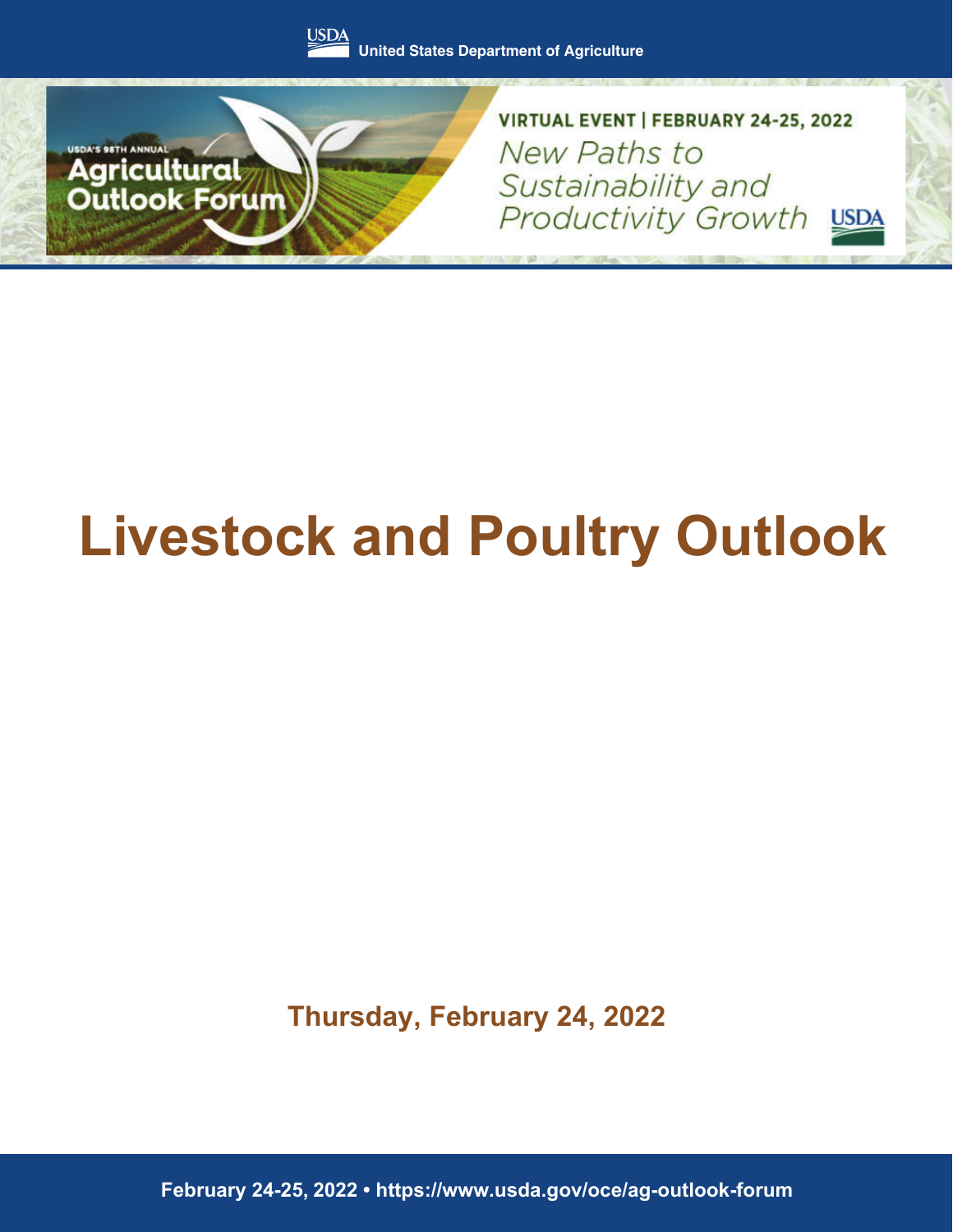## **OUTLOOK FOR LIVESTOCK AND POULTRY IN 2022**

#### Shayle D. Shagam Livestock Analyst World Agricultural Outlook Board, USDA

Total red meat and poultry production in 2021 increased to a record 106.8 billion pounds but the sector faced continuing challenges to both supply and demand from Covid-19. Labor and logistical constraints limited the ability of the sector to manage throughput as live animals moved from the farm gate to the processing sector and product flowed on to retail, food service and export markets. Beef and broiler production expanded, but these gains were mostly offset by lower pork, lamb, and turkey production. With an improved economy and strong domestic and export demand, prices of cattle, hogs, broilers, turkeys and lambs all averaged higher in 2021. Although in many cases, the magnitude of the yearover-year increase from the prior year reflected sharp price declines during 2020, the levels of livestock and poultry prices were historically high. Specifically, cattle prices for the year averaged the highest since 2015, hog broiler prices were the highest since 2014, and turkey prices were record high.

However, despite high prices, thus far into 2022 the sector continues to face many of the challenges that affected production decisions in 2021 and producers have remained cautious in their production plans. Although logistical constraints are expected to loosen during the year, pasture conditions improve, and feed prices moderate, in many cases biological constraints and production plans already in place will limit the ability of the sector to respond rapidly to these improvements. For 2022, red meat and poultry production is forecast to decrease fractionally to 106.6 billion pounds as declines in red meat production more than offset higher poultry production. Although the decline in production is only fractional, it will be the first decline in total red meat and poultry production since 2014. For 2022, tighter supplies of cattle are expected to support higher fed steer prices. Hog prices are expected to be lower despite slightly lower production, as exports, which over the past two years absorbed just over 25 percent of U.S. production, is projected to decline, and domestic wholesale demand is somewhat softer relative to 2021. Broiler and turkey prices are expected to increase with only modest production growth and continued strength in demand.

### **Feed Prices Will Decline and Economic Growth Will Support Demand**

Feed prices during 2022 are likely to be slightly lower than 2021. Corn prices in the first part of 2022 are expected to be above a year ago reflecting a forecast 2021/22 crop year average of \$5.45 per bushel. However, prices later in the year are expected to be below 2021, reflecting a decline in the season average price to \$5.00 per bushel for 2022/23. Soybean meal prices in the first part of 2022 will reflect a 2021/22 crop year average of \$410 per ton and prices in the fourth quarter are expected to reflect a market year forecast of \$375 for 2022/2023. Hay stocks on December 1, 2019 were 79.0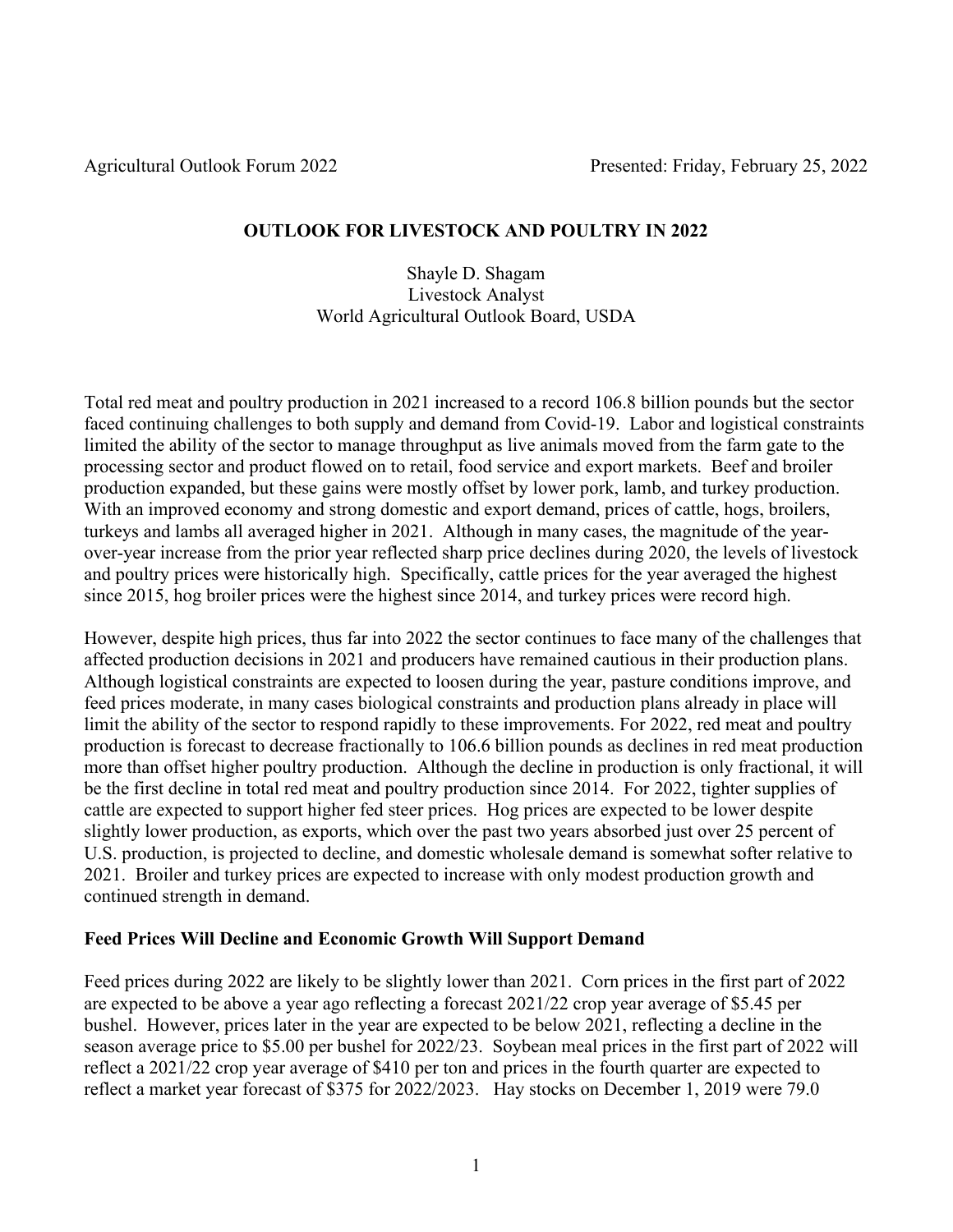million tons, 6 percent lower than 2020. Although a number of major cattle producing States such as Texas, Oklahoma, and Nebraska had higher levels of stocks, areas of the Northern Plains and the West had significantly lower stock levels.

Real U.S. GDP is expected to increase approximately 4 percent in 2022. However, disposable incomes may decline as some government payments provided to mitigate the impacts of Covid-19 on incomes will expire. Coupled with expectations of persistent inflation during the year, household expenditures may be pressured. However, unemployment is forecast to continue to decline and further loosening of Covid-19 restrictions will tend to be supportive for meat demand. Internationally, economic growth is forecast to be positive as economies recover from the impacts of Covid-19. The U.S. dollar will likely strengthen slightly against key importers which could dampen prospects for exports. With higher expected prices for many livestock products and increased competition in a number of markets, meat exports are likely to be constrained.

### **Cattle and Beef**

.

The cattle inventory marked its third year of contraction.in 2021. The *Cattle* report estimated the number of cattle and calves on January 1, 2022 at 91.9 million head, down 2 percent from a year earlier. The number of cows and heifers that calved was estimated at 39.5 million head, down 2 percent from the previous year. The beef cow herd was estimated at 30.1 million head, 2 percent smaller than the 2021 estimate. The 2021 calf crop was estimated at 35.1 million head, about 1 percent smaller than the 2020 calf crop.

The U.S. cattle inventory will likely decline further in 2022. The *Cattle* report estimated that producers retained 3 percent fewer replacement heifers for the beef cow herd this year, and that fewer numbers of beef heifers expected to calve during 2022. The dairy cow herd was estimated about 1 percent lower, and producers indicated intentions to hold fewer heifers for addition to the dairy herd. Beef and dairy cow slaughter thus far in 2022 has been above 2021, and although it is likely that cow slaughter will decline later in the year as producers respond to improved forage conditions and higher margins, the smaller cow base implies that the number of calves produced in 2022 will likely be smaller than the previous year.

The total number of cattle on feed in U.S. feedlots of all sizes on January 1 was 14.7 million head, fractionally higher than 2021 while the number of cattle outside of feedlots on January 1 was about 2.6 percent below a year ago. While the pace of placements has been relatively high due to deteriorating winter pasture conditions in the Southern Plains and tight hay stocks in parts of the country, this is likely drawing from cattle which would have been placed later in the year. Although changes in producer decisions concerning heifer retention over the course of the year can affect the levels of heifers available for placement, current data would point towards declining placements, and consequently lower feedlot numbers during the year. Strong incentives to offset declining U.S. numbers will result in higher imports. Imports of cattle are forecast at just over 2.0 million head in 2022, up from 1.8 million head in 2021. Although the demand pull from the U.S. will be strong, imports will likely be limited by the relatively tight supplies of cattle in Mexico and Canada.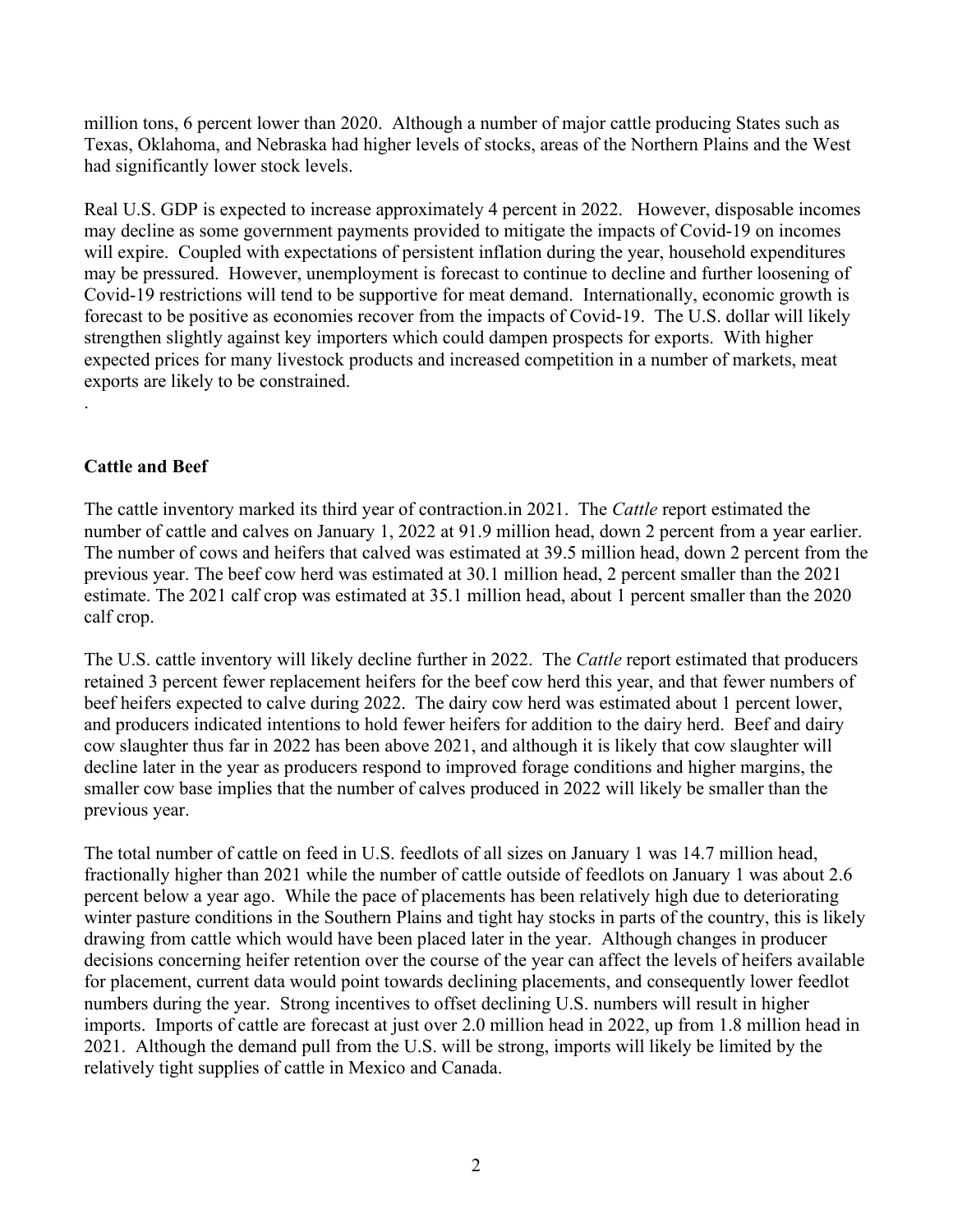Commercial beef production for 2022 is forecast to fall by 2 percent, to 27.38 billion pounds. In the first part of the year, steer and heifer slaughter will likely remain near last year's levels, as current feedlot inventories are marketed. As the year progresses, however, marketings will decline as feedlot numbers diminish. Additionally, cow slaughter is expected to decline due to lower inventories and expectations that any response to improving returns or forage will likely be manifest in producers retaining cows later in the year. Heavier cattle weights, which is a function of expected demand for higher-grading fed cattle as well as a decreasing proportion of cows in the slaughter mix during 2022, will only partly offset lower slaughter numbers.

Beef exports increased almost 17 percent in 2021. Exports to Japan, Mexico, Canada, and Taiwan were lower, although exports to South Korea and China increased. Gains in exports to China was the primary driver of U.S. export growth in 2021, increasing over 350 percent from 2020 and propelling that market from 4 percent of U.S. exports in 2020 to almost 16 percent of total U.S. beef exports in 2021. China's demand for U.S. beef reflects a combination of a shift in dietary habits and changes in policies which previously limited U.S. beef imports. Total beef exports are expected to decline to 3.27 billion pounds in 2022. U.S. exports are likely to be pressured by tightening domestic beef supplies and the resultant higher prices may make U.S. beef less price competitive. Furthermore, increased beef production in export-oriented countries such as Australia and Brazil will likely increase competition in several markets.

Beef imports were relatively flat in 2021 as lower imports from Oceania were offset by increased imports from Canada, Mexico, and most notably, Brazil. China was Brazil's primary market but imposed a temporary import ban for part of the year due to a discovery of Bovine Spongiform Encephalopathy (BSE). As a result, Brazil became a strong competitor in the U.S. market. Imports are forecast at 3.37 billion pounds for 2022, about 1 percent higher than 2021. U.S. cow slaughter is forecast lower for much of the year and tighter domestic supplies of processing-type beef is expected to support demand. Brazil has now resumed shipping beef to China following lifting the BSE-related restrictions, and Brazil's exports to the United States will face a higher tariff if they surpass the U.S, quota allocation for "other countries". On the other hand, Australian producers have been rebuilding their herds and increased supplies of beef will likely be available in the later part of 2022.

The 5-Area steer price for 2022 is forecast to average \$137.5 per cwt, \$15 per cwt above 2021's average price and the highest price since 2015. Cattle prices will likely be supported by increased demand by packers as the sector overcomes constraints on throughput and tighter supplies of steers and heifers in feedlots. Feeder cattle prices will likely average higher during 2022 as feedlots bid for tighter cattle supplies. Improved pasture conditions and tighter calf supplies will likely result in increased competition for lighter-weight cattle, increasing costs for stocker operations. Feeder steer prices for 750–800-pound calves in 2022 are forecast to average \$161 per cwt, compared to \$146.95 in 2021.

### **Hogs and Pork**

In 2021, the U.S. hog sector contracted for its second year as the industry continued to wrestle with the impacts and uncertainties resulting from Covid-19. The December 2021 *Quarterly Hogs and Pigs* report estimated that on December 1, 2021, the inventory of all hogs and pigs was 74.2 million head, 4 percent below the prior year and the smallest December 1 inventory since 2017. The breeding herd,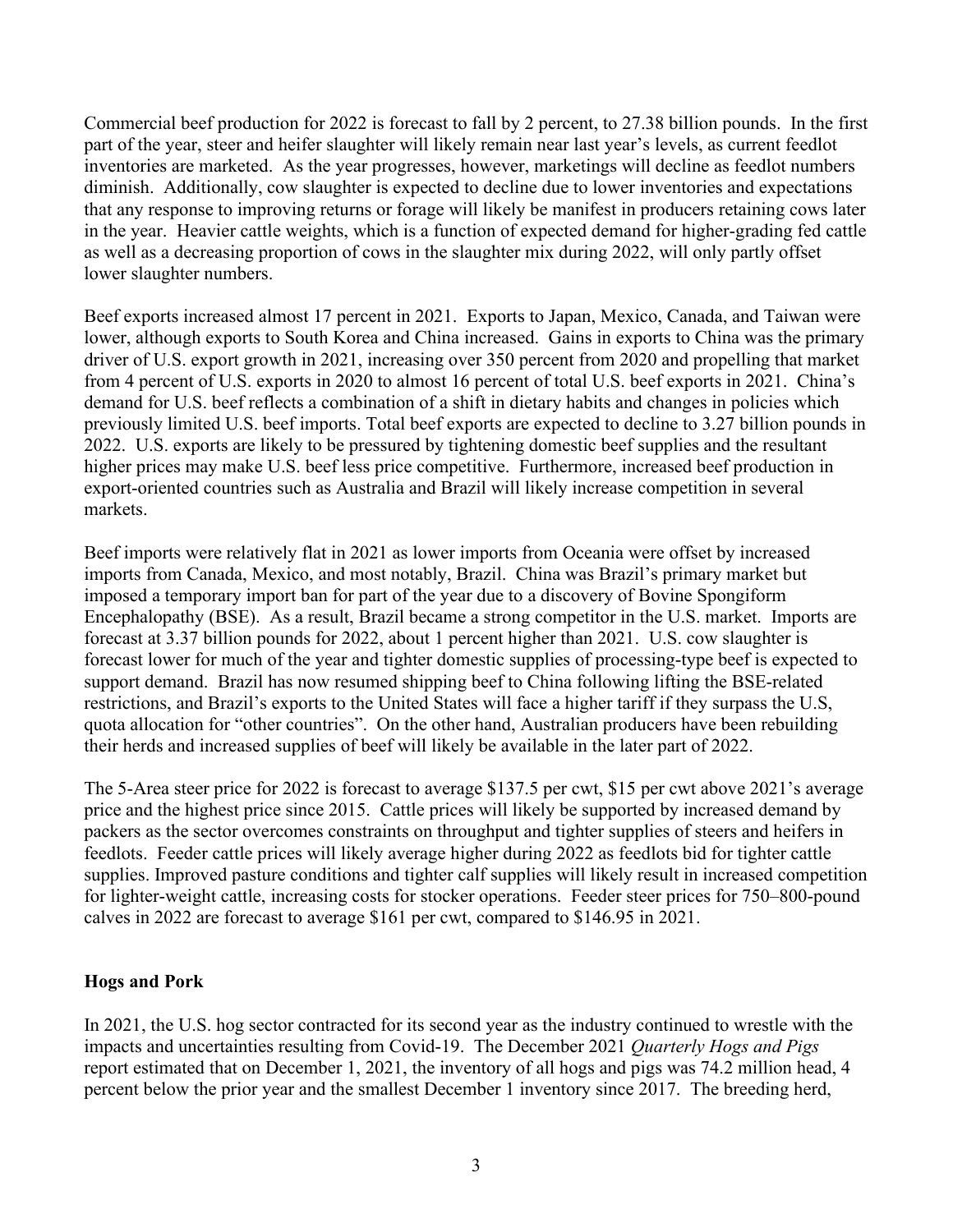however, was virtually unchanged from the prior year, indicating that while producers were keeping a rein on production growth in early 2022, they were maintaining the capability to expand production later in the year. Despite improved returns during much of 2022, in the most recent *Quarterly Hogs and Pigs* report, producers indicated that they farrowed about 6 percent fewer sows in the second half of 2021 and intended to farrow fractionally fewer sows in first-half 2022. However, the rate of growth in pigs per litter in the last 2 quarters of 2021 averaged about 1 percent, and assuming growth in pigs per litter rebounds from it's first-half 2021 declines, the pig crops from the second-half 2021 and first-half 2022 which will supply the slaughter during in 2022 will likely average 1-2 percent lower than the prior period. In aggregate, the smaller pig crop is expected to result in lower hog slaughter in 2022. However, this will be skewed with shaper declines in the pig crop available for slaughter in the first half of 2022 compared to a year-over-year increase in pigs forecast to be available in the second half of 2022. In the short term, labor and logistical constraints have affected slaughter capacity and resulted in price volatility, especially in the negotiated markets. Longer term, the slaughter sector's ability to address these constraints may be reflected in prices and could be a determinant in the willingness of producers to adhere to their currently stated production plans.

U.S. hog imports are forecast at just under 5.7 million head for 2022, down about 14 percent from 2021. Imports in 2021 were stimulated both by lower supplies of U.S. hogs, and a labor dispute at a major Canadian packer resulted in an increased number of hogs shipped to the United States for slaughter. With that dispute resolved in late 2021, imports of Canadian hogs in 2022 will be lower but still reflect the pull from tight supplies of hogs in the U.S.

Commercial pork production for 2022 is forecast at 27.38 billion pounds, about 1 percent lower than 2021. After declining in 2021, carcass weights are expected to increase, offsetting to a small extent, the impacts of lower slaughter numbers. Later-year declines in feed prices and smaller pig crops relative to available finishing capacity may provide incentives to feed to heavier weights.

After a dramatic increase in 2020, pork exports in 2021 declined about 3 percent to 7.03 billion pounds. In 2019 and 2020, the United States benefited from strong import demand by China due to African swine fever (ASF)-induced shortfalls in production. The benefit was not just through increased exports to China (the growth of which were substantial), but also reflected reduced competition in other key markets as competitors shifted sales to meet China's import demand. However, in 2021, China's pork imports declined 17 percent as the sector recovered from ASF, and the U.S. not only saw exports to China decline but had to defend gains made in other markets as competing exporters who had increased production began looking at alternative markets. With China's imports forecast lower and continued competition in a number of other markets, exports in 2022 are forecast to decline about 3 percent to 6.81 billion pounds.

Imports increased 31 percent in 2021 to 1.18 billion pounds, the highest level of imports since 2003. Strong demand for pork in the United States, coupled with weakening demand in China made the United States an attractive market for exporters. Imports from all major import sources (Canada, the EU, Mexico, and Brazil) increased at double-digit rates. With lower domestic U.S. production and an increased focus on alternative-to-China markets by major exporters, U.S. imports are expected to increase in 2022 as the United States becomes a more attractive market for some exporters. Pork imports for the year are forecast at a record 1.31 billion pounds, 11 percent higher than 2021.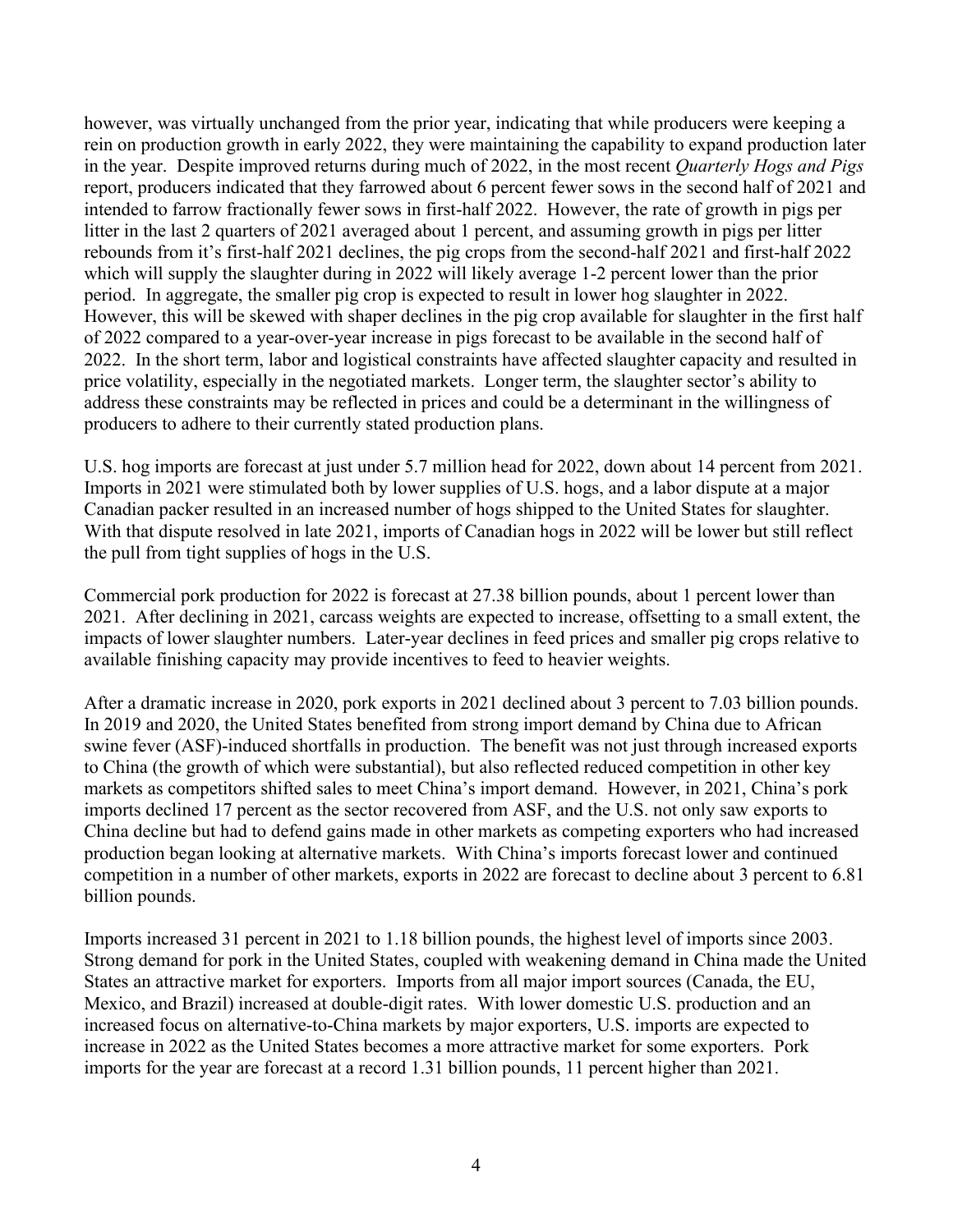National base 51%-52% lean hog prices, live equivalent, are forecast to average \$65 per cwt for 2022, down from last year's \$67.29. Increased availability of hogs from slightly larger first half 2022 pig crops and lower expected export demand may keep hog prices from rising as rapidly in mid-year 2022 compared to 2021.

#### **Sheep and Lambs**

In 2021, the U.S. sheep and lamb inventory declined for the sixth year. The January 1, 2022 *Sheep and Goats* report estimated the total inventory of sheep and lambs at 5.07 million head, down 2 percent from January 2021. The total breeding inventory was also down 2 percent, and the number of replacement lambs was down almost 2 percent. Despite record high lamb prices, drought conditions in much of the sheep raising areas likely led to increased liquidation of the breeding herd. Federally inspected mature sheep slaughter was 141,000 head in 2021, the highest level of slaughter since 2012.

For 2022, commercial lamb and mutton production is forecast to reach 136 million pounds, a decline of just over 1 percent from 2021. The smaller lamb crop in 2021 would suggest lower supplies for slaughter in the first part of 2022.

Lamb and mutton imports are forecast higher in 2022, as U.S. production is forecast lower. Increased supplies in Australia and strong U.S. demand will support imports growth although not at the doubledigit growth rates of 2020 and 2021. Lamb and mutton imports in 2022 are forecast at 385 million pounds, up 7 percent from 2021.

A smaller domestic inventory and continued firm demand are expected to support lamb prices in 2022. The National Choice/Prime slaughter lamb price is forecast at a record \$226 per cwt, a 4 percent increase from 2021 average price of \$216.92 per cwt.

### **Broiler Meat**

For 2022, broiler meat production is forecast just over 1 percent higher to a record 45.49 billion pounds. After a contraction in production in second half of 2020 and early-2021, broiler price-feed margins began improving in early 2021. Although the stage may be set for an expansion in production, the sector continues to face challenges due in part to relatively low rates of hatch which are dampen the rates of growth despite an increase in the laying flock. During 2021, broiler-type layer flocks were above 2020 for the entire year and the number of eggs produced per layer also averaged above year earlier in most months with the notable exception of a sharp decline in July. However, despite a 2 percent higher level of average weekly eggs set in incubators during 2021, the average number of chicks placed in flocks 3 weeks later averaged less than one-half of one percent higher. This shortfall in placement was reflected in a reported hatchability (the number of eggs hatched divided by the number of eggs set in incubators 3 weeks earlier) which was below 2020. Thus far in 2022, the problem of a lower-than-historical number of eggs hatching appears to be persisting. However, the sector does appear to be attempting to compensate by increasing the laying flock. Broiler-type layers on January 1 were about one percent above 2021 and during December about 13 percent more pullets-for-addition-to-thelaying-flock were hatched. Nonetheless, until the hatchability constraint is overcome, any expansion of in the number birds for slaughter will likely be muted.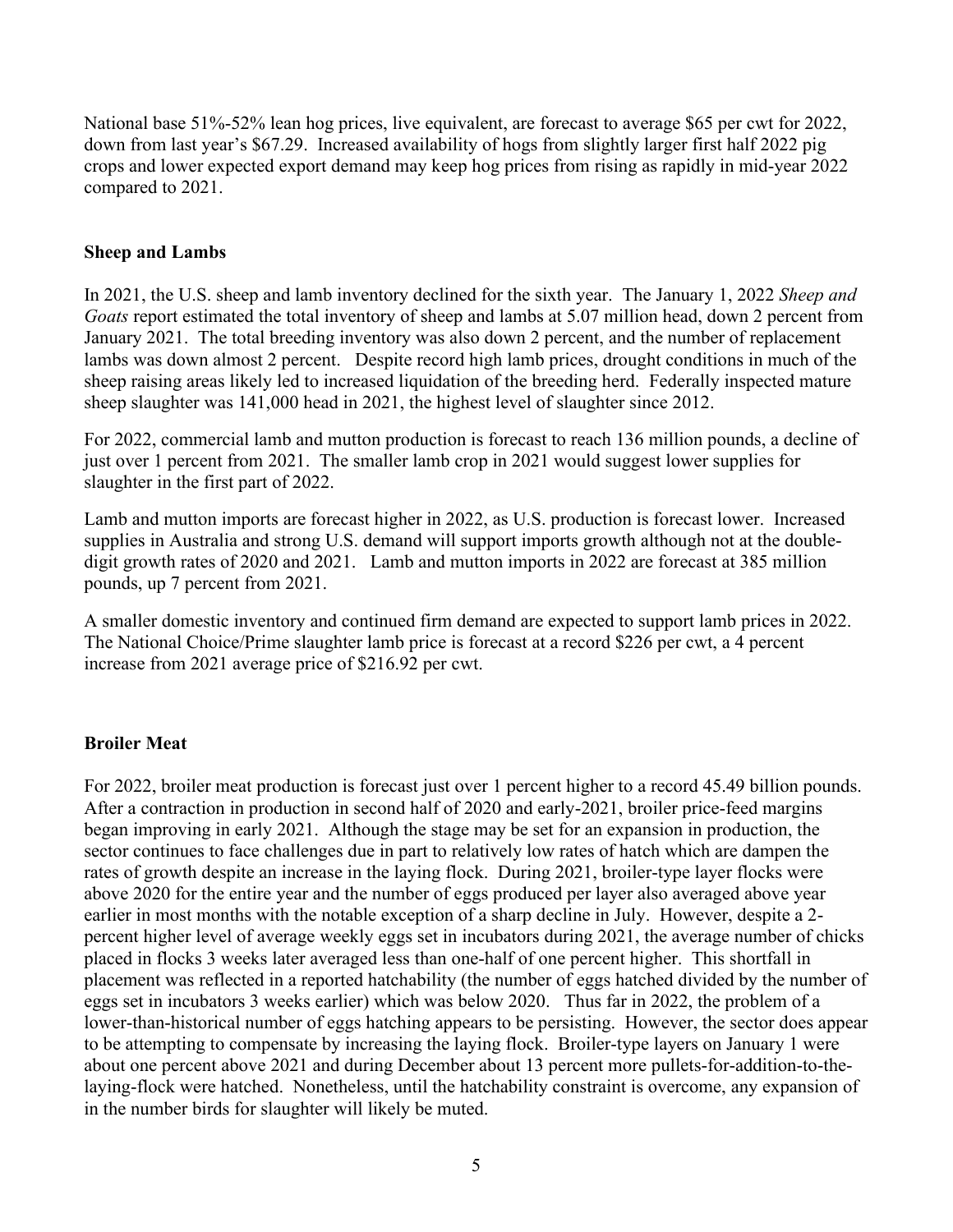U.S. broiler meat exports for 2022 are forecast to increase fractionally to a record 7.38 billion pounds following 2 years of flat exports. Although U.S. supplies are expected to be larger, higher domestic prices will likely dampen demand in price sensitive markets. Mexico and China, the largest and third largest destinations for U.S. broiler meat, respectively, are forecast to increase imports of chicken meat in 2022 which could benefit U.S. exports. However, total chicken imports by Cuba, the second largest destination for broiler meat, is expected to be lower.

The National Composite wholesale broiler price is forecast to average a record \$1.13 per pound in 2022, compared with an average of \$1.02 in 2021. Prices through mid-February were well above 2021, but with increased production, prices are expected to decline through the year to below year-earlier levels in the fourth quarter.

### **Turkey**

Turkey production for 2022 is forecast to increase 1 percent to 5.62 billion pounds. Annual production has declined since 2018 and after an improvement in turkey price-feed margins, there are signs of a pending expansion in production. However, given the inherent biological lags, quarterly production is not expected to be above year-earlier levels until second-quarter 2022. Eggs in incubators on the first of January and February been above year-earlier levels for the first time since December 2020. Poult placements in January were also above 2021. However, these early signs for expansion are not likely to manifest themselves as higher numbers of birds for slaughter for about 3-5 months whereas production in the first part of this year will be drawing from only a marginally higher number of poults placed during the fourth quarter of 2021. Nonetheless, higher turkey prices during the year and moderating feed prices later in the year will be supportive to margins and are expected to encourage production to expand at an increasing rate as the year progresses.

Turkey exports for 2022 are forecast to increase less than 1 percent to 545 million pounds. Mexico remains the largest destination for turkey exports but relative tight turkey supplies in the U.S. and relatively high prices may make turkey less attractive in price-sensitive markets

With tight lower turkey production and tightening stocks, wholesale hen prices climbed during 2021 to peak at a record \$1.44 per pound in mid-September. Although prices gradually moved lower in the remainder of 2021, prices for the first 7 weeks of 2022 averaged \$1.29 per pound, almost \$0.21 higher than the comparable period in 2021. Although prices are expected to fall below 2021 during the second half of the year, the average National turkey hen price is forecast to average just under \$1.26 per pound, compared to an average of \$1.23 in 2021.